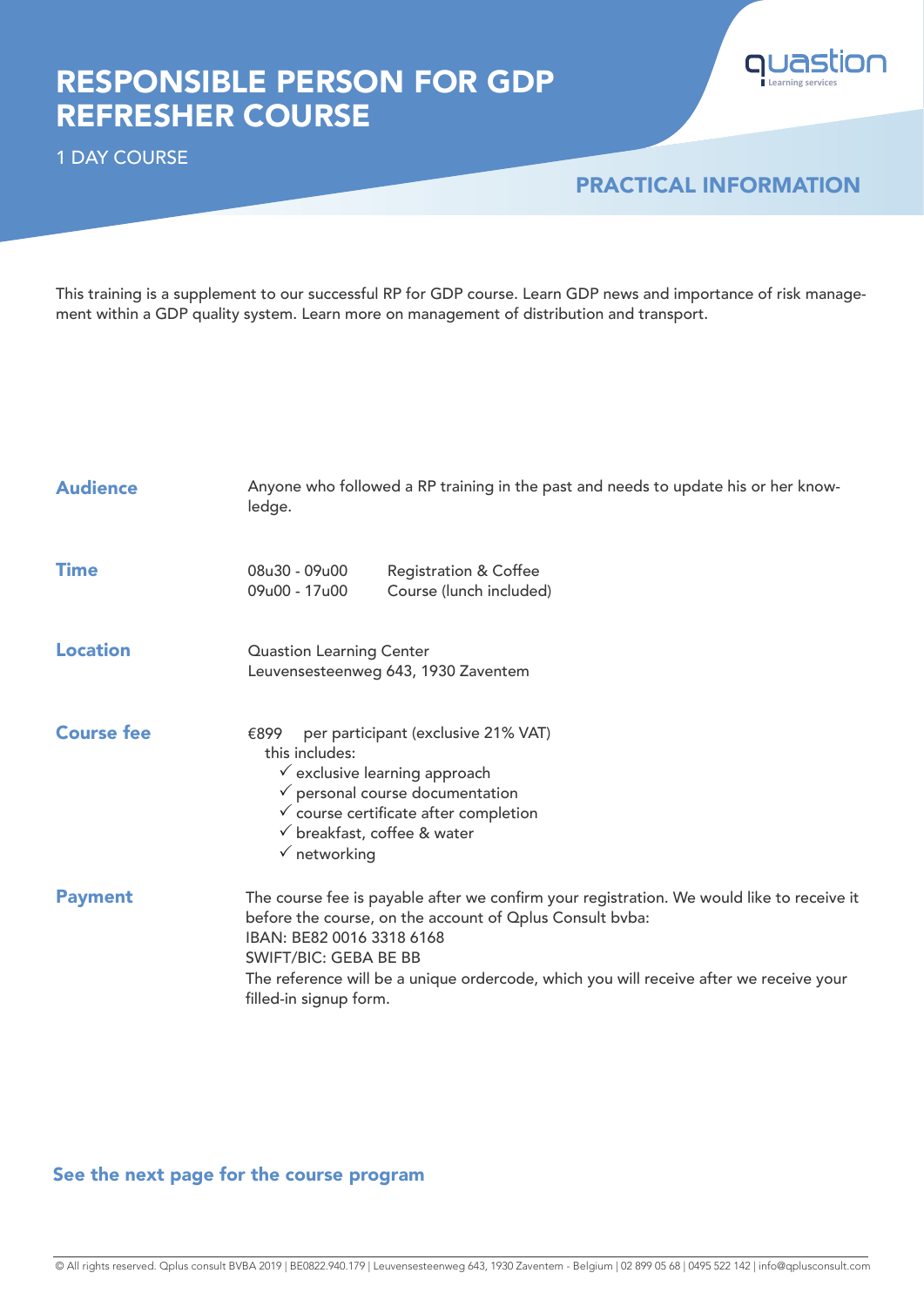# RESPONSIBLE PERSON FOR GDP REFRESHER COURSE

1 DAY COURSE



### PROGRAM

#### Management of Authorized Activities

- Which activities (purchase, storage, supply, export)
- Type of products (cold chain, psychotropics, ...)
- Supply chain of products (physical + financial flow): from manufacturer to customer
- Samples

#### Quality Management System

- Activities, processes, responsibilities
- Structure
- GDP risk assessment

#### Complaint Handling

- Quality vs distribution
- RP oversight
- Timelines + link with recall and PV
- Interaction with supplier, warehouse, transporter

#### Returns

- Risk based approach
- Visual check
- Document check
- Declaration storage conditions